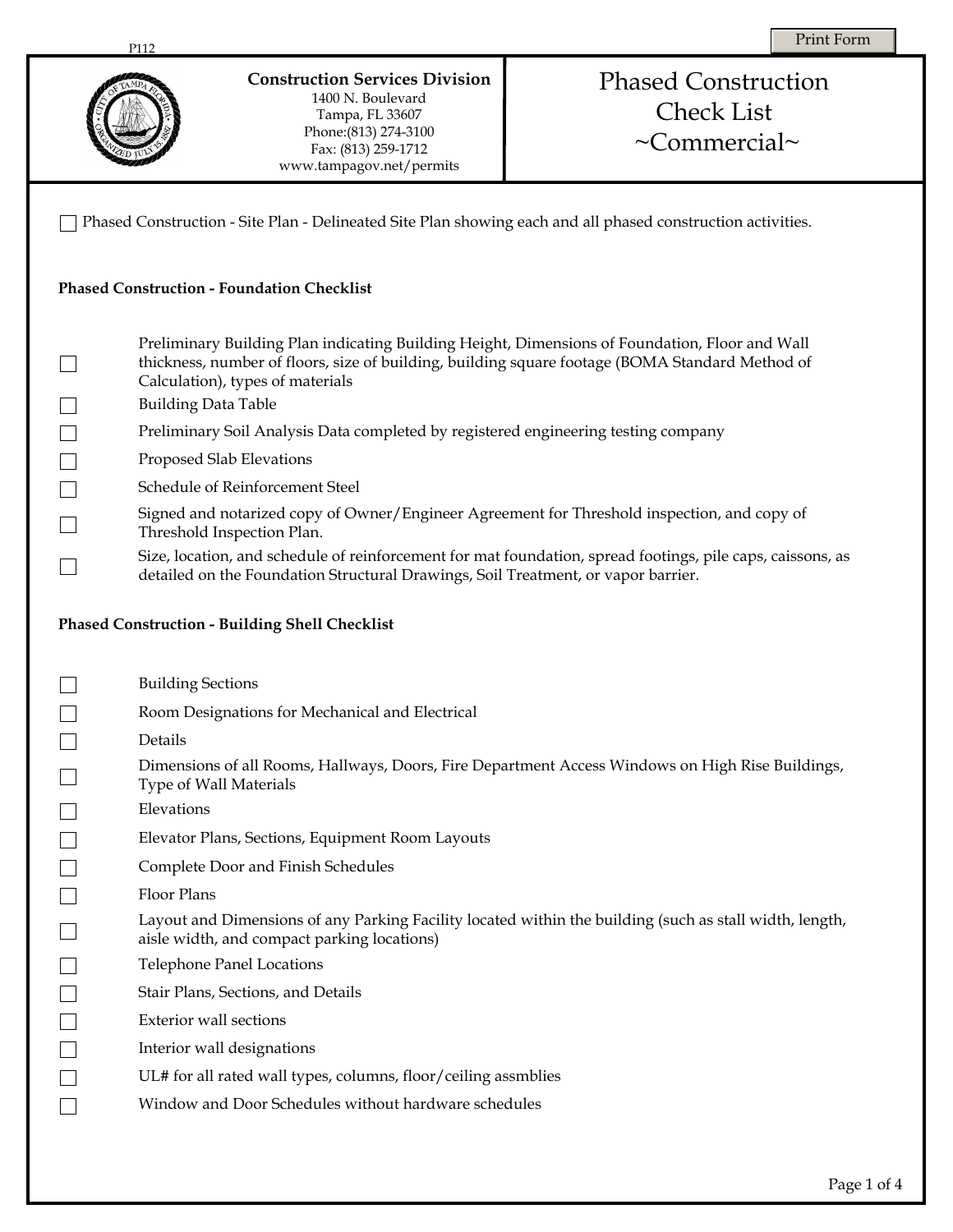

#### **Construction Services Division**  1400 N. Boulevard

Tampa, FL 33607 Phone:(813) 274-3100 Fax: (813) 259-1712 www.tampagov.net/permits

# Phased Construction Check List ~Commercial~

|                                                | <b>Phased Construction - Electrical Checklist</b>                          |  |  |
|------------------------------------------------|----------------------------------------------------------------------------|--|--|
|                                                | Fire Department Shunt Switch                                               |  |  |
|                                                | Insulation                                                                 |  |  |
|                                                | <b>Lightning Arrestor</b>                                                  |  |  |
| $\Box$                                         | <b>Light Fixtures and Circuitry</b>                                        |  |  |
| $\begin{array}{ccc} \hline \hline \end{array}$ | Location and identification of all fire department control panels          |  |  |
|                                                | Location of TECO vault switch gear rooms                                   |  |  |
| $\Box$                                         | Meter size and configuration                                               |  |  |
|                                                | Main ground connections, main breaker, and disconnects                     |  |  |
| $\Box$                                         | Panel Schedules                                                            |  |  |
|                                                | Riser diagrams, panels, circuit sizes, and types                           |  |  |
|                                                | Switches and types                                                         |  |  |
|                                                | Phased Construction - Energy Code Criteria                                 |  |  |
|                                                | Energy calculations prepared on standard forms                             |  |  |
|                                                | <b>Phased Construction - Mechanical Checklist</b>                          |  |  |
|                                                | <b>Condensation Drainage</b>                                               |  |  |
|                                                | Dampers                                                                    |  |  |
| $\Box$                                         | <b>Firewall Penetrations</b>                                               |  |  |
| $\Box$                                         | Location of chillers or water cooling towers                               |  |  |
|                                                | Location of HVAC ductwork, air handlers, diffusers, and return air grilles |  |  |
|                                                | Location, size, and layout of mechanical equipment rooms                   |  |  |
|                                                | Outside air ventilation                                                    |  |  |
|                                                | Smoke ventilation and stairwell pressurization                             |  |  |
|                                                | Stairwell fans and ventilation system                                      |  |  |
|                                                | <b>Phased Construction - Plumbing Checklist</b>                            |  |  |
|                                                | Building Drain Line, Roof Drain Risers, and Connections                    |  |  |
|                                                | <b>Fixture Schedules</b>                                                   |  |  |
|                                                | <b>Accessibility Requirements</b>                                          |  |  |
|                                                | Iometric Riser Diagrams, Pipe Sizes                                        |  |  |
|                                                | Toilet Room Layouts                                                        |  |  |

Water Fountain Locations

 $\Box$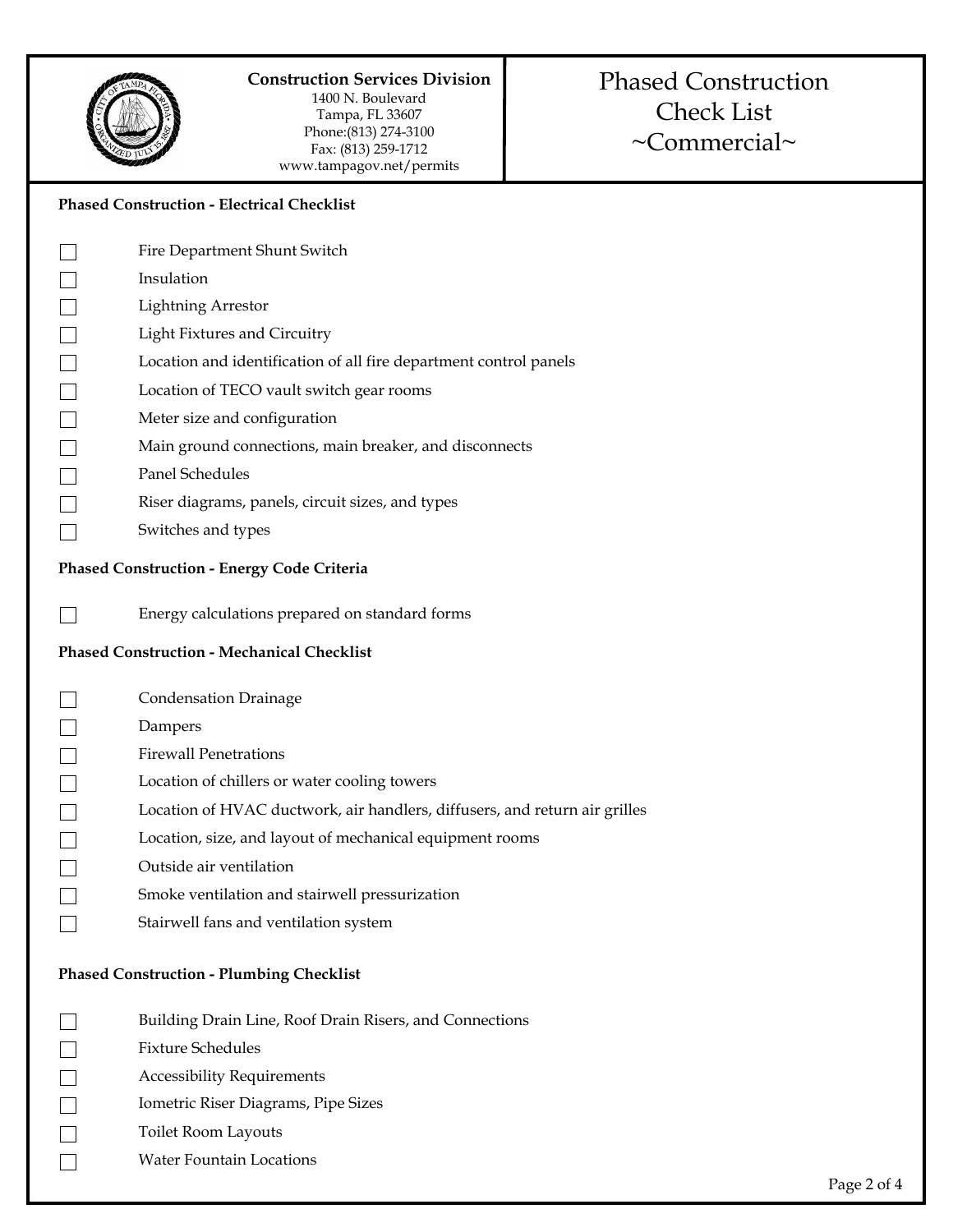

| <b>Phased Construction - Structural Checklist</b>             |                                                                                                                          |  |  |
|---------------------------------------------------------------|--------------------------------------------------------------------------------------------------------------------------|--|--|
|                                                               | Connections                                                                                                              |  |  |
|                                                               | <b>Structural Framing and Slab Elevations</b>                                                                            |  |  |
|                                                               | Footing and Grade Bean Sizes                                                                                             |  |  |
|                                                               | Foundations, Framing                                                                                                     |  |  |
|                                                               | Live Load Criteria, Prestressed and Post-Tensioned Components, Tendon Sizes and Layouts, and<br><b>Construction Keys</b> |  |  |
|                                                               | Reinforcing Steel                                                                                                        |  |  |
|                                                               | Wall Sections and Details                                                                                                |  |  |
|                                                               | <b>Welding Designations</b>                                                                                              |  |  |
| Phased Construction - Interior Finish (To-Complete) Checklist |                                                                                                                          |  |  |
|                                                               | All Interior Dimensions                                                                                                  |  |  |
|                                                               | Floor Layouts                                                                                                            |  |  |
|                                                               | Interior and Demising Wall Sections                                                                                      |  |  |
|                                                               | UL # for Wall Types (with UL data)                                                                                       |  |  |
|                                                               | <b>Specialty Details</b>                                                                                                 |  |  |
|                                                               | Window and Door Schedules                                                                                                |  |  |
|                                                               | Occupancy Classification                                                                                                 |  |  |
| <b>Phased Construction - Interior Electrical Checklist</b>    |                                                                                                                          |  |  |
|                                                               | Panel Location                                                                                                           |  |  |
|                                                               | Panel Schedule with Sizes, Types, and Configurations of Breakers and Circuitry                                           |  |  |
|                                                               | Riser Diagrams, Panels, Circuit Sizes, and Types                                                                         |  |  |
|                                                               | Receptacles and Light Fixtures                                                                                           |  |  |
|                                                               | Switches                                                                                                                 |  |  |
| <b>Phased Construction - Interior Mechanical Checklist</b>    |                                                                                                                          |  |  |
|                                                               | <b>Condensation Drainage</b>                                                                                             |  |  |
|                                                               | <b>Firewall Penetrations</b>                                                                                             |  |  |
|                                                               | Location of HVAC Ductwork, Air Handlers, Hoods                                                                           |  |  |
|                                                               | Outside Air Ventilation                                                                                                  |  |  |
|                                                               | Diffusers and Return Air Grilles                                                                                         |  |  |
|                                                               | <b>Smoke Dampers</b>                                                                                                     |  |  |
|                                                               | <b>Thermostat Locations</b>                                                                                              |  |  |